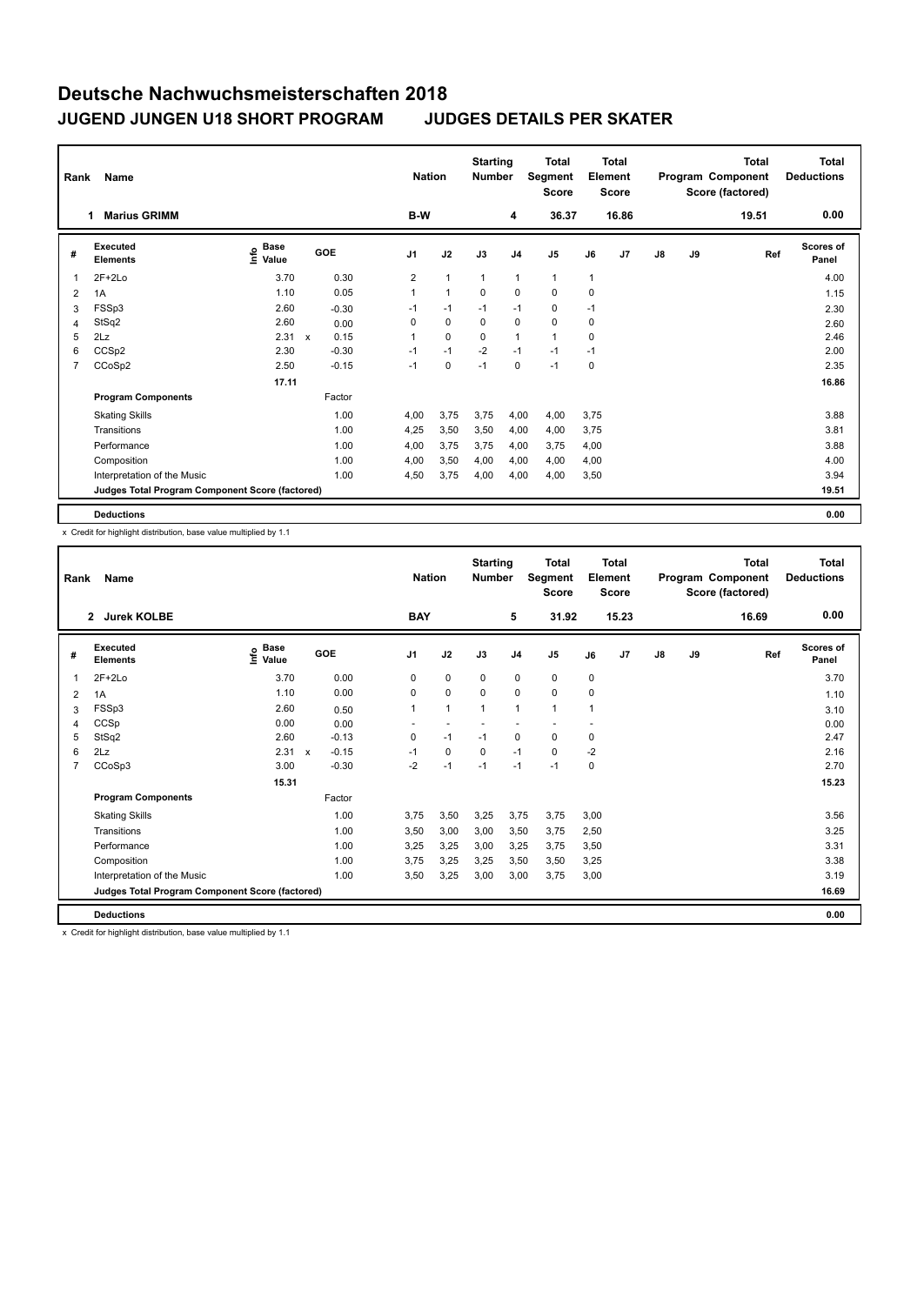## **Deutsche Nachwuchsmeisterschaften 2018 JUGEND JUNGEN U18 SHORT PROGRAM JUDGES DETAILS PER SKATER**

| Name<br>Rank   |                                                 |  |                             |                           | <b>Nation</b> |                | <b>Starting</b><br><b>Number</b> |             | <b>Total</b><br>Segment<br><b>Score</b> | <b>Total</b><br>Element<br><b>Score</b> |             |       | <b>Total</b><br>Program Component<br>Score (factored) |    | <b>Total</b><br><b>Deductions</b> |                           |
|----------------|-------------------------------------------------|--|-----------------------------|---------------------------|---------------|----------------|----------------------------------|-------------|-----------------------------------------|-----------------------------------------|-------------|-------|-------------------------------------------------------|----|-----------------------------------|---------------------------|
|                | Lukas RÖSELER<br>3 <sup>1</sup>                 |  |                             |                           |               | <b>THR</b>     |                                  |             | 3                                       | 29.96                                   |             | 14.70 |                                                       |    | 15.26                             | 0.00                      |
| #              | Executed<br><b>Elements</b>                     |  | Base<br>$\frac{6}{5}$ Value |                           | GOE           | J <sub>1</sub> | J2                               | J3          | J <sub>4</sub>                          | J <sub>5</sub>                          | J6          | J7    | $\mathsf{J}8$                                         | J9 | Ref                               | <b>Scores of</b><br>Panel |
| $\mathbf{1}$   | 1A                                              |  | 1.10                        |                           | 0.00          | 0              | $\mathbf 0$                      | 0           | $\mathbf 0$                             | $\mathbf 0$                             | 0           |       |                                                       |    |                                   | 1.10                      |
| 2              | FSSp3                                           |  | 2.60                        |                           | 0.00          | 0              | $\mathbf 0$                      | $\mathbf 0$ | $\mathbf 0$                             | $\mathbf 0$                             | $\mathbf 0$ |       |                                                       |    |                                   | 2.60                      |
| 3              | CCSpB                                           |  | 1.70                        |                           | $-0.15$       | $-1$           | $-1$                             | $-1$        | 0                                       | 0                                       | 0           |       |                                                       |    |                                   | 1.55                      |
| 4              | StSq2                                           |  | 2.60                        |                           | 0.00          | $-1$           | 0                                | 0           | 0                                       | $\mathbf 0$                             | $\mathbf 0$ |       |                                                       |    |                                   | 2.60                      |
| 5              | $2F+2T$                                         |  | 3.52                        | $\boldsymbol{\mathsf{x}}$ | $-0.08$       | $-1$           | $-1$                             | $\mathbf 0$ | $\mathbf 0$                             | $\mathbf 0$                             | $\mathbf 0$ |       |                                                       |    |                                   | 3.44                      |
| 6              | 2Lz                                             |  | 2.31                        | $\boldsymbol{\mathsf{x}}$ | $-0.30$       | $-1$           | $-1$                             | $-1$        | $-1$                                    | $-2$                                    | $-1$        |       |                                                       |    |                                   | 2.01                      |
| $\overline{7}$ | CCoSp1V                                         |  | 1.70                        |                           | $-0.30$       | $-2$           | $-1$                             | $\mathbf 0$ | $-1$                                    | $-1$                                    | $-1$        |       |                                                       |    |                                   | 1.40                      |
|                |                                                 |  | 15.53                       |                           |               |                |                                  |             |                                         |                                         |             |       |                                                       |    |                                   | 14.70                     |
|                | <b>Program Components</b>                       |  |                             |                           | Factor        |                |                                  |             |                                         |                                         |             |       |                                                       |    |                                   |                           |
|                | <b>Skating Skills</b>                           |  |                             |                           | 1.00          | 3,50           | 3,25                             | 3,25        | 3,25                                    | 3,00                                    | 3,00        |       |                                                       |    |                                   | 3.19                      |
|                | Transitions                                     |  |                             |                           | 1.00          | 3,50           | 3,00                             | 3,00        | 3,00                                    | 2,50                                    | 2,75        |       |                                                       |    |                                   | 2.94                      |
|                | Performance                                     |  |                             |                           | 1.00          | 3,25           | 3,25                             | 3,00        | 3,25                                    | 2,75                                    | 3,25        |       |                                                       |    |                                   | 3.19                      |
|                | Composition                                     |  |                             |                           | 1.00          | 3,50           | 3,00                             | 3,25        | 3,00                                    | 2,75                                    | 2,75        |       |                                                       |    |                                   | 3.00                      |
|                | Interpretation of the Music                     |  |                             |                           | 1.00          | 3,00           | 3,25                             | 3,00        | 3,00                                    | 2,75                                    | 2,75        |       |                                                       |    |                                   | 2.94                      |
|                | Judges Total Program Component Score (factored) |  |                             |                           |               |                |                                  |             |                                         |                                         |             |       |                                                       |    |                                   | 15.26                     |
|                | <b>Deductions</b>                               |  |                             |                           |               |                |                                  |             |                                         |                                         |             |       |                                                       |    |                                   | 0.00                      |

x Credit for highlight distribution, base value multiplied by 1.1 ! Not clear edge

| Rank | Name                                            |                                           |                         | <b>Nation</b>  |             | <b>Starting</b><br><b>Number</b> |                          | <b>Total</b><br>Segment<br><b>Score</b> |                          | Total<br>Element<br><b>Score</b> |               |    | <b>Total</b><br>Program Component<br>Score (factored) | <b>Total</b><br><b>Deductions</b> |
|------|-------------------------------------------------|-------------------------------------------|-------------------------|----------------|-------------|----------------------------------|--------------------------|-----------------------------------------|--------------------------|----------------------------------|---------------|----|-------------------------------------------------------|-----------------------------------|
|      | 4 Hans-Alfons VOGEL                             |                                           |                         | <b>SAS</b>     |             |                                  | 1                        | 29.76                                   |                          | 12.43                            |               |    | 17.33                                                 | 0.00                              |
| #    | Executed<br><b>Elements</b>                     | $\frac{e}{E}$ Base<br>$\frac{E}{E}$ Value | GOE                     | J <sub>1</sub> | J2          | J3                               | J <sub>4</sub>           | J5                                      | J6                       | J <sub>7</sub>                   | $\mathsf{J}8$ | J9 | Ref                                                   | <b>Scores of</b><br>Panel         |
| 1    | 1A                                              | 1.10                                      | 0.00                    | 0              | $\mathbf 0$ | 0                                | $\mathbf{1}$             | 0                                       | 0                        |                                  |               |    |                                                       | 1.10                              |
| 2    | $2F+2T$                                         | 3.20                                      | $-0.30$                 | $-1$           | $-1$        | $-1$                             | $-1$                     | $-1$                                    | $-1$                     |                                  |               |    |                                                       | 2.90                              |
| 3    | CCoSp3                                          | 3.00                                      | 0.00                    |                | $\mathbf 0$ | $\mathbf 0$                      | $\mathbf 0$              | 0                                       | 0                        |                                  |               |    |                                                       | 3.00                              |
| 4    | 2Lz                                             | 2.31                                      | $\mathsf{x}$<br>$-0.15$ | 0              | 0           | $-1$                             | $-1$                     | 0                                       | $-2$                     |                                  |               |    |                                                       | 2.16                              |
| 5    | FSSp1                                           | 2.00                                      | $-0.45$                 | $-2$           | $-2$        | $-1$                             | $-2$                     | $-1$                                    | $-1$                     |                                  |               |    |                                                       | 1.55                              |
| 6    | CCSp                                            | 0.00                                      | 0.00                    |                | $\sim$      | $\overline{\phantom{a}}$         | $\overline{\phantom{a}}$ | $\overline{\phantom{a}}$                | $\overline{\phantom{a}}$ |                                  |               |    |                                                       | 0.00                              |
|      | StSq1                                           | 1.80                                      | $-0.08$                 | 0              | $-1$        | $-1$                             | 0                        | 0                                       | 0                        |                                  |               |    |                                                       | 1.72                              |
|      |                                                 | 13.41                                     |                         |                |             |                                  |                          |                                         |                          |                                  |               |    |                                                       | 12.43                             |
|      | <b>Program Components</b>                       |                                           | Factor                  |                |             |                                  |                          |                                         |                          |                                  |               |    |                                                       |                                   |
|      | <b>Skating Skills</b>                           |                                           | 1.00                    | 4,00           | 3.75        | 3,50                             | 3,50                     | 3,75                                    | 3,00                     |                                  |               |    |                                                       | 3.63                              |
|      | Transitions                                     |                                           | 1.00                    | 4,25           | 3,25        | 3,00                             | 3,00                     | 3,75                                    | 2,75                     |                                  |               |    |                                                       | 3.25                              |
|      | Performance                                     |                                           | 1.00                    | 4,50           | 3,50        | 3,25                             | 3,25                     | 3,50                                    | 3,25                     |                                  |               |    |                                                       | 3.38                              |
|      | Composition                                     |                                           | 1.00                    | 4,50           | 3,75        | 3,50                             | 3,50                     | 3,75                                    | 3,25                     |                                  |               |    |                                                       | 3.63                              |
|      | Interpretation of the Music                     |                                           | 1.00                    | 4,50           | 3,75        | 3,25                             | 3,00                     | 3,75                                    | 3,00                     |                                  |               |    |                                                       | 3.44                              |
|      | Judges Total Program Component Score (factored) |                                           |                         |                |             |                                  |                          |                                         |                          |                                  |               |    |                                                       | 17.33                             |
|      | <b>Deductions</b>                               |                                           |                         |                |             |                                  |                          |                                         |                          |                                  |               |    |                                                       | 0.00                              |

x Credit for highlight distribution, base value multiplied by 1.1